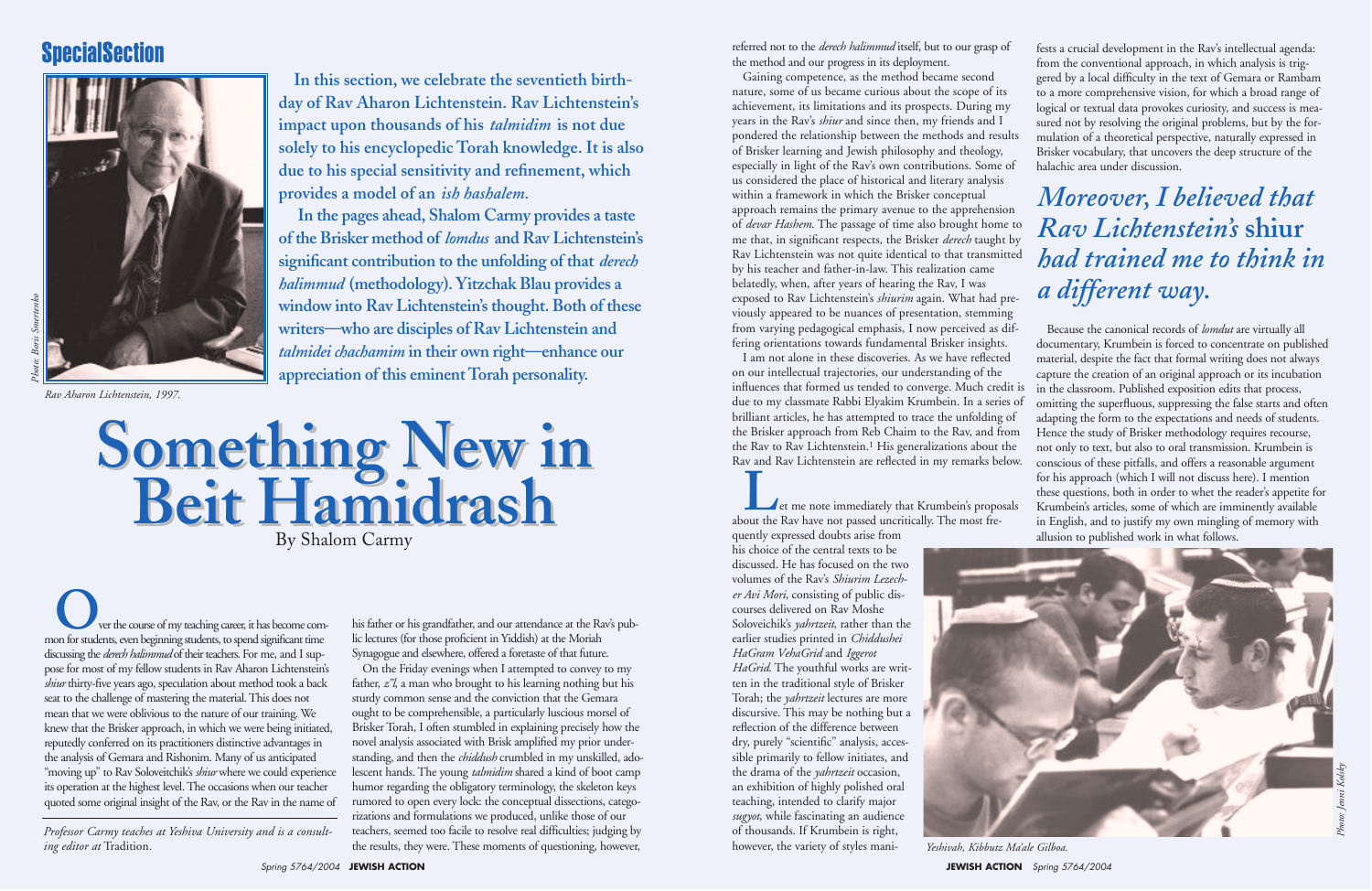In the daily *shiurim* I heard from the Rav, the usual point of departure was the text itself, usually the Gemara, a phrase in Rashi or Rambam's codification.2 As far as I recall, the Rav did not typically begin with the *chakirah*; he did not commence by positing conceptual alternatives about the laws that would then be confirmed or refuted by the textual data. The *chakirah* emerged because his attempts to subject the text to a close reading seemed to invite it. To the average student, the opening discussion did not offer a clear idea of where the *shiur* was headed, i.e. what organizing principles we would arrive at by the end of the treatment. There were the memorable times when the Rav re-entered the classroom a day or two after delivering an impressive and authoritative presentation, only to reopen the subject from the beginning. Sometimes the trigger for renewed examination was some phrase in a Rishon that he had overlooked the first time around; often, however, he was driven by the conviction that there was more to the subject or to the text than he had succeeded in exhausting earlier.

Occasionally, as the hours passed, and the Rav laboriously produced one formulation after the other, only to reject each one in turn, he gave the impression that he was groping in the dark as much as his students, but that being infinitely better informed, intelligent and persevering, he would manage to find his way anew in spite of all obstacles.

Part of this display was almost certainly pedagogical. It is a tribute to the Rav's acting skills that when, after two or three hours of struggle, he finally recollected that he had discussed something pertinent to the matter with his father, and then triumphantly employed that insight to elucidate the problems facing us; one often did not catch on that he must have known this point all along. Of course it would have been less labor-intensive had he given us "the answer" right at the outset, but doing so would have denied us the opportunity to experience the *yegiah,* the strenuousness of Torah, first-hand (well, maybe second-hand!).

**W**e are now fortunate to have in print a substantial and growing body of Rav Lichtenstein's Talmudic teachings. In addition to dozens of articles composed by him in classic rabbinic style, there are four volumes of lectures compiled by students at Yeshivat Har Etzion. The first two books of *Shiurei Rav Aharon Lichtenstein* tackle the recondite *massechtot Toharot* and *Zevachim*, providing an overview and introduction to the daunting laws of purity and of sacrifices. The series has recently moved on to more familiar topics: one volume works through Ramban's treatise on indirect tortfeasance (*dina degarmi*); the fourth surveys the *halachah* pertaining to bailees (*shomrim*). These books are distinguished by a colloquial style uncommon in the yeshivah world. In the preface he contributed to the third volume, Rav Lichtenstein comments on the advantages and drawbacks of standard rabbinic writing, contrasted to the manner of these lecture reconstructions, not failing to remark on the corresponding development of seventeenth-century English prose style from Burton and Milton to Dryden.

Fundamentally, the Rav's mode of teaching was a living refutation of the notion that Brisker learning can be applied by rote. One can hardly overestimate the long-lasting power of his example to inspire the confidence in the efficacy of passionate, uncompromising intellectual effort, without

which neither creativity nor religious growth in learning can occur. At moments of intellectual breakthrough or teaching success, one often feels the silent benediction of his internalized presence. That realization came later. Let me confess that in the short run I found all this frustrating. Moreover, I believed that Rav Lichtenstein's *shiur* had trained me to think in a different way. My friends and I took pride in sorting out the various logical "possibilities" afforded by the *sugya*—the more the merrier—and then investigating the manifestation of these possible positions in the Rishonim. Against this background, the Rav's approach appeared powerfully intuitive, while Rav Lichtenstein's seemed to proffer a more systematic overview of the material. The average student sometimes had the sense that the Rav's prosecution of the *shiur* was driven by occult motives invisible to us. One did not encounter the same obscurity with Rav Lichtenstein.

The distinctiveness of these lectures is not merely their stylistic accessibility. They are of great use to students because Rav Lichtenstein chooses to address the *sugyot* most needed to attain a good grounding in the subject rather than concentrate on passages where he has something original to say. In doing so he is fulfilling Rav Kook's dictum that our age demands sophisticated introductions. What is truly new and important here, however, is the structure of the *shiurim*. They translate onto the page, and thus inject into the world of *lomdut* the analysis of "possibilities" that I encountered long ago.

In retrospect, Rav Lichtenstein's distinctive mode of presentation is important for three reasons. First, it objectifies the halachic analysis that appears relatively subjective in the form given to it by the Rav. The Rav's method, as I perceived it, leaps with intuitive genius from a localized reading to the status of a general principle. Such an insight is, of course, vulnerable to verification or falsification as the reader tests it against other relevant statements in the corpus. Acquiring the comprehensiveness required to confirm conclusively the

validity of the theory is a prolonged affair; meanwhile one's perspective is constrained by its point of origin in the consciousness of the theorist. The more detached survey of possible answers I discovered in Rav Lichtenstein's lectures confronts the student with a range of conceptual options from the very beginning of his, or her, interpretive undertaking. The student who is not a genius has more reason for confidence that his efforts bring him closer to truth.

Second, this approach captures an essential element of indeterminateness inherent to the systematic application of the Brisker method. The method purports to disclose principles underlying the text; yet when you have finished analyzing it, the text is not fully exhausted; it remains intractably richer than the analysis, hence irreducible to one conceptual grid. It is precisely for that reason that the Rav so frequently, and so dramatically, produced,

better equips you to apply this aspect of learning on your own.

Lastly, the bibliographical explosion of the past few decades even if we limit ourselves to the publication of new manuscripts of Rishonim—confronts the contemporary *lamdan* with an expanded range of opinions and formulations. The Rav, accustomed to the intense scrutiny of time-tested works, continued to concentrate on the classics, occasionally warning that browsing through piles of new books and making lists of their contents ran the risk of shallowness. And yet these old-new books cannot be denied their place in the *beit hamidrash*. The kind of synoptic analysis embodied in Rav Lichtenstein's *shiurim* does not sacrifice the core Rishonim, whose ideas have always enjoyed attention, while incorporating material not previously subjected to careful study, including significant late medieval Ashkenazic works like Raviah and Ravan. As I recall, the tendency to annex this enlarged syllabus was evident in my days as a *talmid*, but

one after the other, differing approaches to the same material. Where the statements interpreted are exceptionally terse, there is always the possibility of multiple reconstructions; where a Rishon is discursive (think of a typical passage in Ramban's *Milchamot*), the existence of separate strands of analysis is almost compulsory. In moving from the initial stages of the Gemara's inquiry (the *hava amina*) to the conclusion, the conceptual framework also alters. Unless one wishes to take one possible construction as normative, and to dismiss the value of earlier stages in the *sugya*, the result of a Brisk-oriented investigation is a field of possible interpretations, some of which take on central importance in comprehending the whole, while more peripheral themes can still be heard as undertones, so to speak. For the Rav's audience, this truth was conveyed through a series of perspectives, with one construction replacing the other, sometimes better, always different. In Rav Lichtenstein's analysis, the student encounters the potential plurality of approaches to the *sugya*, not consecutively, but in immediate simultaneity. Such an education 1. Krumbein's work includes a review of Rav Lichtenstein's lectures on *dina degarmi* (*Alon Shevut* 158 [Nisan 5761]), to appear in English as "On Rav Lichtenstein's Methodology of Learning," *Alei Etzion* 12 (Tevet 5764). His earlier review of the volumes on *Zevachim* and *Toharot* appeared as "Peritzat Derech Betehumei Kodashim Vetoharot," *Ma'alin Bakodesh* 1 (Sivan 5759), published by the Kollel Beit Habehira of Karmei Tzur. His most ambitious article "From R. Hayyim to the Rav to R. Aharon Lichtenstein" (*Netuim* 9 [Elul 5762]) will appear in English in the forthcoming Orthodox Forum book on the Brisker method, edited by Yosef Blau, S. Carmy and Yaakov Elman. See also, in the Forum volume, my article, "Polyphonic Diversity and Military Music" (previously published in*Tradition* [winter 2000, 34:4]). See also Rabbi Avraham Walfish, "Hashitta HaBriskait Vehakeriah Hatzemudah: Teguvah LaRav Elyakim Krumbein, Al Gilguleha shel Masoret Limmud," due to appear in *Netuim* 11 and forthcoming, "Hermeneutikat Hagaluy Vehanistar Bemishnat HaGRYD Soloveitchik." 2. This period in the Rav's career is partially covered in Rabbi Zvi Reichman's *Reshimot Shiurim* to *Sukkah* and to *Nedarim*.

### **Notes**

was not as pronounced then as in his later articles and *shiurim.*  I offer my brief observations with the hesitancy of a disciple writing about his two most influential masters, compounded by the awareness that one is the prime student of the other, and that his productivity continues, thank God, unabated. If my remarks add little for the initiated and seem too general for outsiders, I hope they will encourage interest and appreciation of potential participants in the creative drama that has unfolded before my eyes. **JA** *We are now fortunate to have in print a substantial and growing body of Rav Lichtenstein's Talmudic teachings.*

*...he has attempted to trace the unfolding of the Brisker approach from Reb Chaim to the Rav, and from the Rav to Rav Lichtenstein.*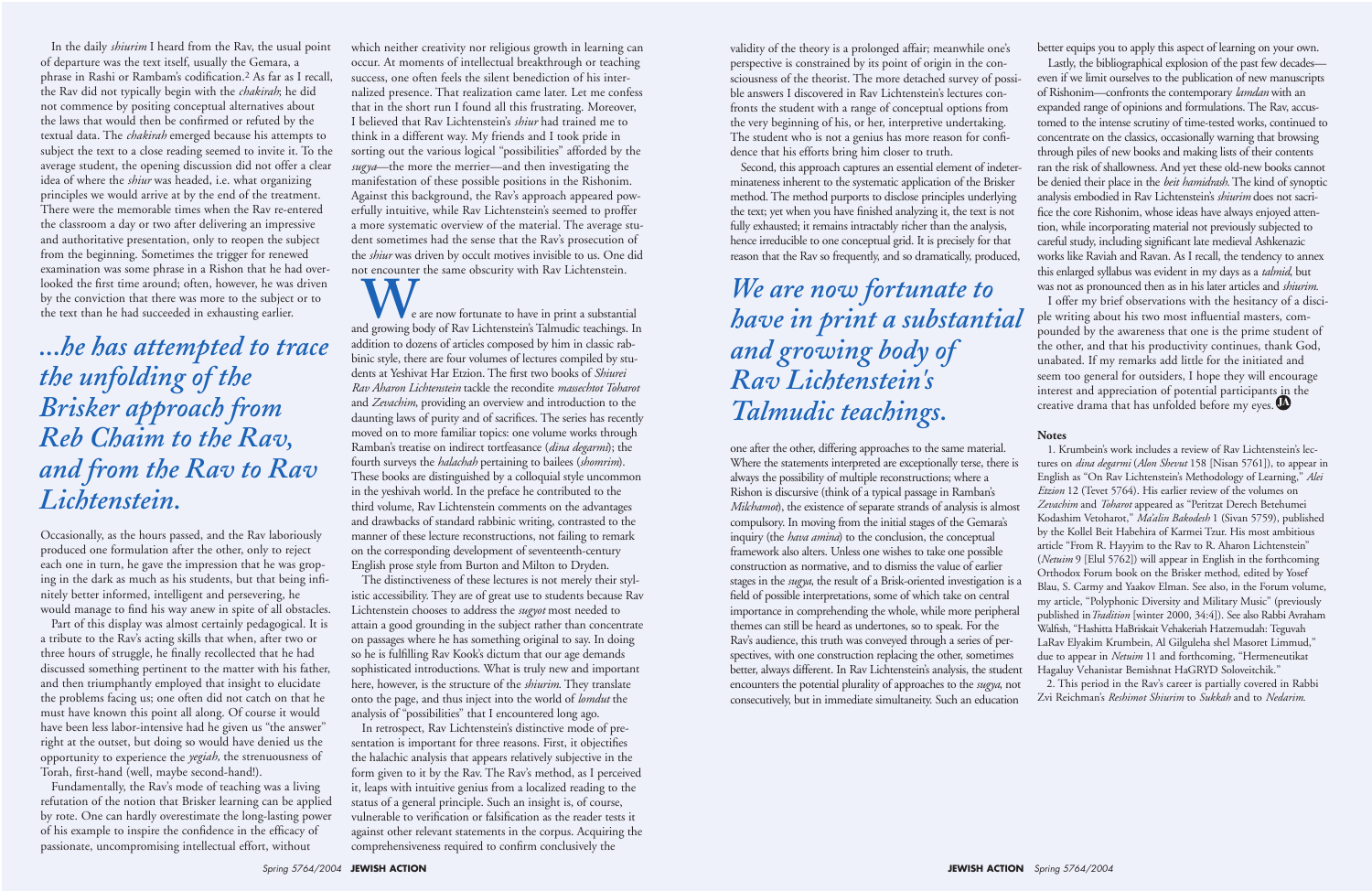*Rabbi Blau is a* rebbe *at Yeshivat Hamivtar and has published articles on Jewish thought in periodicals such as* Tradition *and* The Torah U-Madda Journal*.* 



**Leaves of Faith: The World of Jewish Learning** *By Rabbi Aharon Lichtenstein*

Ktav Publishing House New Jersey, 2003 268 pages *Reviewed by Yitzchak Blau*

Rav Aharon Lichtenstein, whose student I have been for many years, disqualifies me from the objectivity required of a reviewer. Yet the volume itself, *Leaves of Faith*, a collection of eleven articles, serves as a model for dealing with this dilemma. For all the awe with which Rav Lichtenstein holds for his father-in-law, Rabbi Yosef Dov Soloveitchik, he questions the validity of some of Rav Soloveitchik's formulations. For all the passion that animates his ideals and positions, Rav Lichtenstein remains a keen critic of the weaknesses and dangers in those very positions. To borrow a term from

the author, one can attempt "some modicum of objectivity while avoiding indifference." In this spirit, I would like to discuss my *rebbe*'s work.

Balancing conflicting values is central to Rav Lichtenstein's worldview. He is concerned about the tension between commitment to seeking an environment conducive to spirituality and the need to serve one's people in the army; combining intense focus on Torah studies and gleaning the insights granted by Western literature; thinking about methodology and maintaining the romance and mystery of learning; wanting both the dynamism of analytic creativity and the consistency of *pesak halachah*; maintaining the integrity of *halachah* and showing sensitivity to human need and sanctifying the physical and understanding the religious significance of restraint. The list could easily be doubled—students often comment about his ubiquitous usage of "*aval mitzad sheni*" (but on the other hand).

One may talk about balancing conflicting claims when there is no passionate commitment to anything. Rav Lichtenstein categorically rejects this type of balance. The ideal *hesder* students, he says, "in comparison with their non–*hesder* confreres, love not…Torah less but Israel more." They choose to learn in yeshivah and serve in the army "not as a compromise but as a bold response to a difficult situation." While the lukewarm version of compromise represents the path of least resistance,

Rav Lichtenstein advocates a difficult struggle to find the proper proportion of two competing ideals.

**A**gain and again, these essays include important insights. Rav Lichtenstein argues that protecting the lives of one's people surely represents the highest form of *chesed* and is therefore a religious mandate. This argument grants religious value to army service irrespective of the parameters of *milchemet mitzvah*, wars mandated by *halachah.* Service is justified even if *milchemet mitzvah* does not exist today. The essay entitled "Why Learn Gemara" questions the practice of studying Gemara at the expense of theology as well as practical *halachah*. Addressing the study of theology, Rav Lichtenstein makes the frequently overlooked point that the question changes when one appreciates the normative thrust of Judaism. A religion that downplays religious acts certainly should stress theology more than ritual law. As Judaism emphasizes the mitzvah act, the focus shifts. As to why Gemara is studied over practical *halachah*, Rav Lichtenstein responds with a passionate portrayal of the vibrancy and excitement of Talmud study, where the student enters "a pulsating *bet midrash*, studded with live protagonists...initially as witness and subsequently as participant."

Furthermore, it is not enough to merely endorse competing goals. A full analysis demands a discussion of broad guidelines for achieving the proper balance and an appreciation of the dangers inherent in a given position. Thus, Rav Lichtenstein not only advocates *hesder*, he also analyzes the dangers of such an approach and makes suggestions as to how to combat them. Thus, he advocates dedicating time to secular studies but discusses how to address both the possible loss of faith which exposure to secular ideologies can bring and the concern of *bittul Torah*. In some ways, Rav Lichtentein is here at his most refreshing. Many contemporary Jewish leaders seem so intent on arguing for the supremacy of their ideology that they fail to see that some self-criticism would serve their communities far better. Our author, on the other hand, understands that every choice in life includes its own pitfalls, and it behooves us to recognize the dangers inherent in our own

choices even as we continue to stand for them. As Rav Lichtenstein points out, Rav Soloveitchik identified with the central positions of Modern Orthodoxy but still characterized that community as "bereft of wings for flight and lacking the roots that would enable it to penetrate deeply within religious experience."

> I want to register one brief critique of this excellent book. At the end of the essay entitled "The Conceptual Approach to Torah Learning," Rav Lichtenstein evaluates fairly negatively those who want Gemara learning to be more existentially relevant. He expresses concern that this climate may lead to a method "less demanding in every sense than the Brisker [*derech*]." I would argue that if *Elu Metziot* (the second *perek* of *Bava Metzia*) forces teacher and student to philosophically analyze the nature of ownership in *halachah*, halachic discrepancies between treatment of Jew and Gentile and the extent to which interpersonal obligations override personal convenience, all topics of existential relevance, that *shiur* engages in significant work that is quite demanding. In fact, it is the Brisker who refuses to deal with such topics who may be taking the easy way out. This criticism aside, we are grateful to have Rav Lichtenstein's intelligent, judicious and humane voice, and we eagerly look forward to the next volume.

In two essays devoted to portraying Rav Soloveitchik, Rav Lichtenstein asserts that while the Rav was extremely productive in the world of *lomdus*, his true uniqueness lies in the realm of *machshavah*. Indeed, one cannot imagine another recent *gadol* writing one work from the corpus of *Halakhic Man, The Halakhic Mind*, *The Lonely Man of Faith* and "UVikkashtem MiSham," let alone all of them. The first essay points out an internal tension in *Halakhic Man* that awaits adequate treatment. Unlike the otherworldly *homo religiosus*, halachic man strives for realization of his religious vision in this world. At the same time, halachic man prefers the ideal abstract *halachah* to the concreteness of *pesak*. The second essay not only provides an analysis of the Rav's ideas but also conveys his personality.

An essay entitled "The Human and Social Factor in Halakha" proves equally insightful. Rav Lichtenstein points out that *halachah* serves as a ballast against the twin extremes of asceticism and hedonism, that *pesikah* (halachic decision making) insensitive to human needs is not just bad public policy but bad *halachah,* and that concern for the human dimension can generate both *kulot* (leniencies) and c*humrot* (stringencies). He discusses two possible approaches for how we could find options once allowed by *halachah,* such as slavery or betrothal of minors, to be morally objectionable. Either changing social conditions make the behavior inappropriate or the Torah grudgingly allowed these options due to human weakness, and later generations can

choose to not avail themselves of these concessions.

For the past forty years, Rav Lichtenstein has been the foremost Orthodox rabbi advocating a secular education, and this volume contains two essays on the subject. In the longer essay, the author candidly admits that Gentile thinkers have written about certain things more effectively and perceptively than we have, and there is no need to deny or be embarrassed by this. He also points out that one must understand an ideology in order to critique it. (One might add that the most trenchant Orthodox critiques of modern Western society come from the pens of Rabbis Jonathan Sacks, Norman Lamm and Shalom Carmy, themselves extremely well-versed in Western thought.) The shorter essay adds a focus on the significance of language and an argument for the primacy of the humanities over the sciences.

In an interesting shift from the abstract world of ideas covered in most of the essays, this volume also includes a practically oriented address to rabbinic alumni. Here, Rav Lichtenstein raises significant pragmatic issues such as salaries of *mechanchim* and the need for them to take sabbaticals. He suggests that we currently overburden our *gedolim,* and it behooves us to lessen their workloads and thereby benefit from their increased productivity. Showing his sensitivity, Rav Lichtenstein also argues that the modern *posek* must understand social changes even more than technological changes.

*Rav Lichtenstein points out that one must understand an ideology in order to critique it.*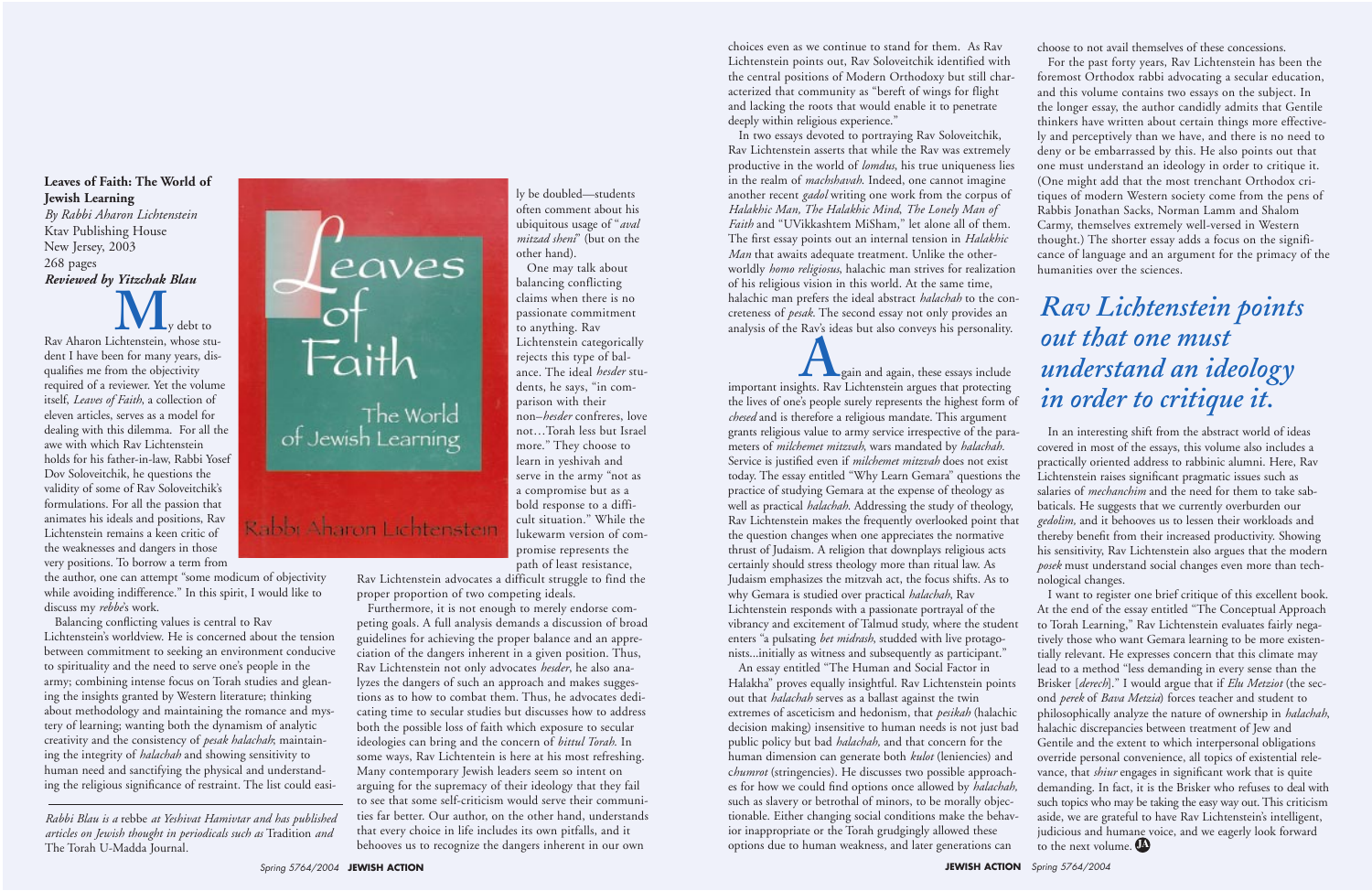*Dr. Kolbrener, a senior lecturer of English literature at Bar-Ilan University, has taught at Columbia University and UCLA. He is the author of* Milton's Warring Angels *(Cambridge, 1997), and writes widely on the literature, philosophy and history of seventeenth-century England. He has also written on the interpretive methodologies of* Chazal *and the philosophical works of Rav Soloveitchik.*

# **TORAH UMADDA: TORAH UMADDA:** *A Voice from the Academy A Voice from the Academy*

By William Kolbrener

**To further this important discussion,we are publishing an analysis of Rav Lichtenstein's essay by William Kolbrener, who examines the essay in relation to the contemporary academic scene.** At the same time, we offer Rav Lichtenstein's insightful answer, supporting his thesis with keen intellect, refinement and an appreciation of another view.

**Much has been written about the moral and intellectual decline of academia in recent years.In light of our ongoing exploration of the spiritual challenges facing Orthodox youth on campus, we thought it proper to revisit Rav Aharon Lichtenstein's 1997 essay, "Torah and General Culture: Confluence and Conflict," where he presents a penetrating, wideranging analysis of** *Torah Umadda.* **In this seminal essay, Rav Lichtenstein himself**

> *the magnificent streets. I admired the solidity of the architecture, the overwhelming drive and power of a dynamic civilization. Suddenly, I noticed the sun had gone down; evening had arrived. From what time may one recite the Shema in the evening? I had forgotten God—I had forgotten Sinai—I had forgotten that sunset is my business, that my task is "to restore the world to the kingship of the Lord." So I began to utter the words of the evening prayer . . . And Goethe's famous poem rang in my ear:* "O'er all the hilltops is quiet now."<sup>1</sup>

**acknowledges the fact that the "academic scene has changed"in the years since he received his Ph. D. from Harvard. Considering the students and the university atmosphere surrounding them in 2004, does Rav Lichtenstein**

**still believe that all should heed the Rambam's admonition to "accept truth from whomever it comes?" Does** *Torah Umadda* **apply in a postmodern world?**

> Heschel's reflections upon his youth in Berlin reveal a mind striving for synthesis—immersed both in the languages of what we might call, following Matthew Arnold,

**R**eflecting upon his life as a

young man, A.J. Heschel wrote:

*In those months in Berlin . . . I felt very much alone with my problems and anxieties. I walked alone in the evenings through*

Jerusalem and Athens. For as he marvels at the magnificent solidity of Berlin, the inheritance of the culture of Athens, he remembers Jerusalem and the obligation to say Shema in the evening, only then to hear the sound of the culture of Athens in the reverberating echoes of Goethe's famous poem.

of the issue, emerging either from within the actual context of the university or the discourses and genres native to it, have ended by advocating—with whatever qualification the contemporary pursuit of *Torah Umadda*. More serious reservations about such a pursuit have been expressed not so much in the languages of the scholar, but rather in the more straightforward and, for some, less accommodating languages of the *posek*. Responding to this phenomenon in his 1997 article, "Torah and General Culture: Confluence and Conflict," Rav Aharon Lichtenstein expresses a certain frustration with an atmosphere of debate characterized, in his view, by both "knee-jerking rejection" and "apodictic fiat."2 For Rav Lichtenstein, whose work represents, in my view, the most circumspect and most elegantly argued on the topic, a more straightforward discussion of *Torah Umadda*, informed by both what he calls "intelligence and conscience," is "not only licit, but mandatory" (251). As he frames it, in the discussion of "a major *hashkafic* issue," there is no alternative to "maximally honest confrontation"; further, he argues that, "whatever our orientation, we can hardly afford Procrustean disdain for pragmatic realities" (221). The present essay aspires to the honesty and atten-

Heschel's reminiscences provide an opportunity to consider the question of *Torah Umadda*—that is, the question of the relationship between Torah and secular learning. To be sure, volumes have already been written on the question, and I can promise no novel interpretations of *sugyot*, nor any new historical insights about the manner in which the issue has been treated by the different sages in the Jewish tradition—who have either championed or taken up arms against the cause. My motivation for addressing the subject emerges out of my own experience, first as a graduate student at the English Department at Columbia University, as I struggled to integrate what were, for me, the newly discovered languages of the Jewish tradition within the framework of my secular studies. Later, I would take those struggles further, in the context of *yeshivot* and *kollelim* in Jerusalem (some of the former actively advocate the ideal of *Torah Umadda)*, as a lecturer at Columbia University and UCLA in the United States and at Bar-Ilan University in Israel, where I continued to negotiate between the sensibilities and ideals represented in the cities of "Athens" and "Jerusalem." My struggle, then, has not only been personal, but professional. The current essay thus addresses the issue emphatically *not* from the perspective of the *posek* (halachic decisor) or the community leader, but rather from my own perspective—that of a university lecturer.

tion to pragmatic issues endorsed by Rav Lichtenstein, with the result, however, of bringing a new perspective to bear on the issue. If much of the opposition to the contemporary practice of *Torah Umadda* seems to be born out of varieties of "knee-jerking rejection," this piece attempts to address some of the issues that Rav Lichtenstein raises, through employing the scholarly languages that he himself employs. Hesitations to wholeheartedly embrace the principle of *Torah Umadda* as a de jure norm for contemporary practice does not entail, as is often current in Centrist Orthodox circles, an atavistic (or "Procrustean") set of biases, but may be seen to emerge from the very pragmatic confrontation which Rav Lichtenstein himself espouses.

In his essay, Rav Lichtenstein warns that one cannot possibly judge *Torah Umadda* without first knowing what *madda* itself actually entails. As a means of furthering the argument, he recalls a lecture he delivered, where he ended by posing a "series of rhetorical questions intimating that general literary sources might impart certain spiritual insight more effectively." "Whoever does not know this material," he warned in conclusion, "will find it difficult to answer these questions—and hence, is inclined to dismiss them glibly" (267). Given the accidents of my own training and scholarly background, I may be one of a handful of people who are "left," as Rav Lichtenstein puts it, "to lend a sympathetic ear"—if the prerequisite for such a sympathetic reading means relating to the full range of references which he marshals from both literary and sacred sources (290). (As a matter of my own professional training, I would probably be counted as what Milton called the "fit audience though few" who might follow the full range of secular sources from F.H. Bradley to C.S. Lewis, from Aeschylus to Tennyson.) In this sense, where my own thoughts about *Torah Umadda* diverge from those of Rav Lichtenstein, they do not emerge I hope, out of glibness or lack of familiarity with the literary traditions which he evokes, but rather out of a strong sense of the disparity between the ideal of *Torah Umadda* and its actual practice in the contemporary university. Rav Lichtenstein argues that those who oppose the contemporary practice of *Torah Umadda* should lend as "careful an ear" to "those who, out of their direct experience, have countenanced secular studies, as to those who have damned them" (267). My own thoughts on *Torah Umadda* also emerge from "direct experience," not only of the traditions of Western literature and philosophy, but also of the contemporary university, both as a researcher and instructor. Having said that, I do not come to "damn" secular studies, and certainly not the abstract ideal of *Torah Umadda,* which has a provenance, but to provide a different voice on the possible promise held out by its contemporary applications—a voice from the academy.3

The present essay can provide nothing like a full elaboration of the details of Rav Lichtenstein's work. Speaking schematically, however, his article views *madda* as having the capacity to perform a dual role—providing, alternative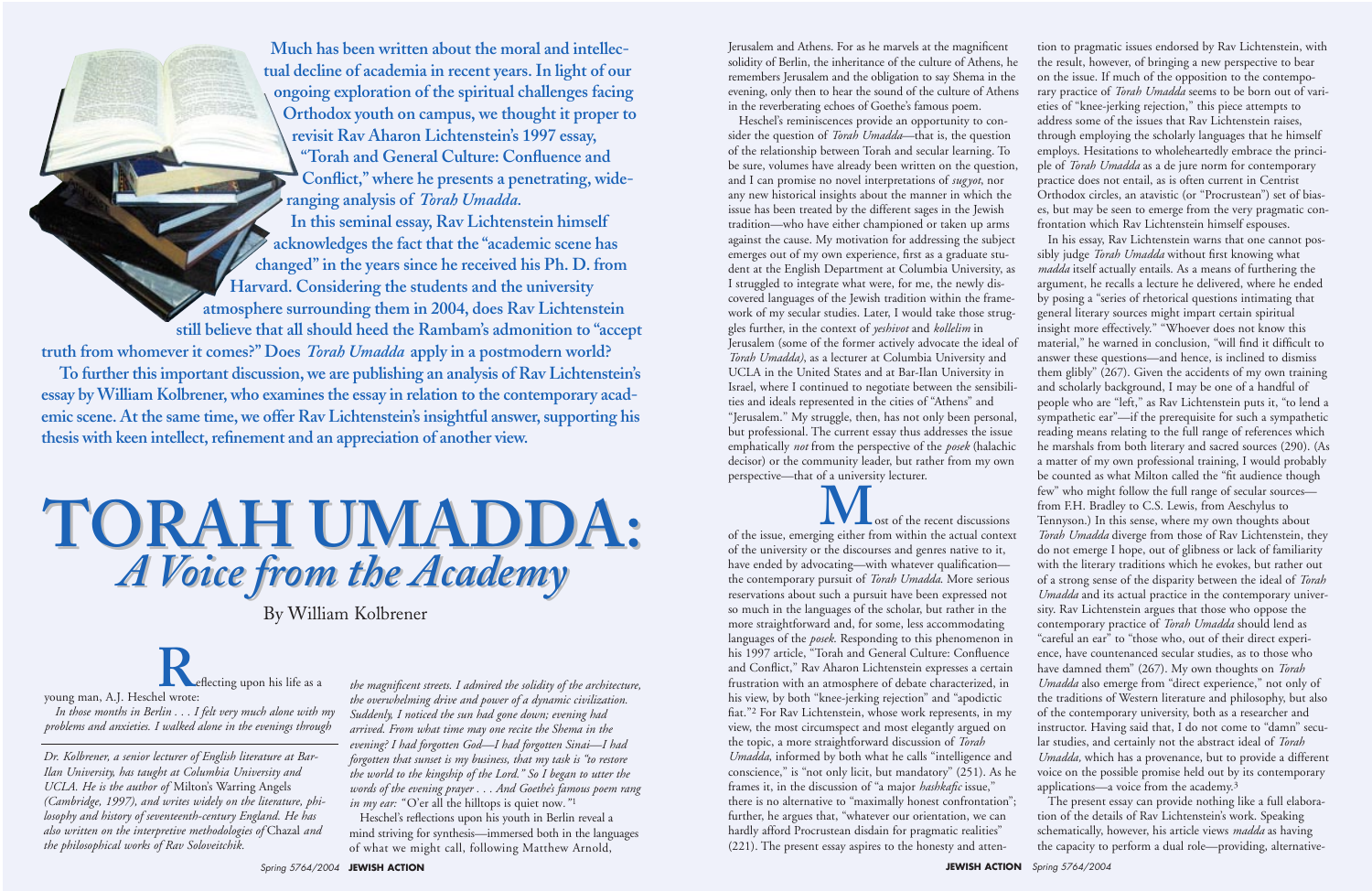ly, a pragmatic "supplement" or, in its more ambitious conception, a spiritual "complement" to the life of the *ben Torah*. To the extent, as he writes, that *madda* "is a recognized source of knowledge about the object and locus of *halakhic* realization, it is an integral element of Torah existence" (232). But further than the pragmatic necessity that *talmidei chachamim* (Torah scholars) and *posekim* consult secular wisdom in determining matters of *pesak* (halachic decisions), *madda* has other more general (yet also pragmatic) applications in dealing with what he calls, "the broader social scene," and the confrontation between "the normative *halakhic* order" and an "often intractable human reality" (233). In this sense, *madda* becomes a pragmatic means of reaching out to a community that is itself "suffused with secular values and sensibility" (234). Awareness of "the Zeitgeist," he affirms, "is *a fortiori* essential to other aspects of communal life." Such an awareness "can be vital toward illuminating both the present scene," as well as the "ramifications of prospective courses of action" (236). In the modern world, Rav Lichtenstein implies, *madda* becomes a kind of prerequisite for communicating with those outside of the fold. As he explains:

*Within a relatively homogenous ghettoized community, Torah leadership sans* madda *can communicate effectively with its constituents and accurately assess their needs and inclinations. The situation is quite different when a cultural gap—at times, a chasm divides the shepherd from his flock. In an age, unlike Lycidas's, in which the sheep may not even realize they are hungry, ministering their needs becomes incomparably more difficult and the impetus to understand their sensibility and language far greater* (235).

**T**he mandates of *kiruv*, presumably not only to the unaffiliated, but even the already affiliated and the nominally observant, makes "understanding the secular mind" an important precondition for ministering to the needs of the community (236). But even more than providing the means for addressing the pragmatic needs of the contemporary community, Rav Lichtenstein sees another, more spiritual role for *madda*—that is, as a spiritual "complement." As he writes, "*hokhmah* can inform and irradiate our spiritual being by rounding out its cardinal Torah component . . . by expanding our spiritual and intellectual horizons through exposure to other areas of potential religious import" (237).

Before moving on to address these latter more ambitious—that is, spiritual—claims for *madda* as a complement, I would like to focus on the very enterprise of understanding what Rav Lichtenstein calls the "Zeitgeist." By his own lights, pragmatic realities are crucial; in my own view, they are even precedent. There are, I think, two reasons to hesitate at the enterprise of *Torah Umadda* as Rav Lichtenstein conceives of it: 1. The nature of our students (and the contemporary culture in which they find themselves) and 2. More fundamentally, the nature of the university and the forms of attention and inquiry that it encourages. My first hesitation emerges from the very text, cited above, which Rav Lichtenstein employs to forward his argument. The simple question emerges: *Lycidas?!?* Our age is certainly unlike that of Milton's poetic shepherd Lycidas (who stood as a figure for a classmate who died at sea), but for whom does the reference to Milton's great poem provide anything like a meaningful resonance? This may seem like a local, if not a minor, point to make, but it stands out in demonstrating the disparity between Rav Lichtenstein's conception of the current zeitgeist and the actual facts of the matter. Which is to say, even assuming that understanding the zeitgeist would be an indispensable component of relating to an unregenerate "flock," does knowledge of Milton do anything to actually lead towards understanding such a worldview? Rav Lichtenstein's own prose provides an unbelievable range of literary and philosophical reference. But when Rav Lichtenstein asks, "Can anyone read R.W. Chambers's *Man's Unconquerable Mind* without feeling both humbled and inspired?"and when he adds the qualification in the accompanying footnote, that the "title, from a Wordsworthian sonnet should not mislead," for the book "is suffused with a spirit of religious humanism," one cannot help but think that he is applying the criteria of a previous generation (and the elite of that generation at that) to contemporary circumstances which are very different indeed (242, n. 33). (Is Chambers still on the reading list in the contemporary humanities? Would contemporary students have assumptions about Wordsworth such that they would be surprised to discover that a book named after one of his poems is suffused with "religious humanism"?)

Indeed "Lycidas" seems very foreign to a contemporary sensibility. In my own experience, when addressing a group of students from a Modern Orthodox yeshivah in Jerusalem, I was surprised at the resistance that I had elicited through my comments about *Torah Umadda* (which reflected some of the reservations that I am mentioning here). The casual gathering that it was, I pressed harder to find out what was underlying their strongly stated commitments to the pursuit of secular studies. For one, as it turned out, most of those present had been, at some time or another, *talmidim* (students) of *talmidim* of Rav Joseph B. Soloveitchik. Though most of them did, in fact, stand up for the concept, they failed to give the impression that it was anything more than a rallying cry that they had inherited from their teachers. Rav Yaakov Kamenetsky may have been surprised that his *talmidim* at Torah Vodaath were unaware of Tolstoy's *Anna Karenina*.4 These *bachurim* (young men) to whom I was speaking, though championing *Torah Umadda* in the abstract, also failed to have anything more than the most superficial connection with secular studies. In fact, from the resistance that my talk had elicited, I had the impression that they thought that I (or perhaps their *rebbe* who was present) intended to prevent them from reading Tolstoy's classic. But if any of them had

**I**n the contemporary university, however, this attitude has been replaced by a hermeneutics of suspicion—an interpretative attitude in which the interpreter finds himself not subservient, but rather superior to the texts that he encounters. Machiavelli fashions himself as a student, imbibing the wisdom of the ancients to whom he understands himself to be subservient. In the contemporary university, what were once considered the classics of Western literature and philosophy are now often viewed as mere markers of prejudice, power and oppression. There is no reason to expect that Rav Lichtenstein would keep up with the developments in the contemporary university, but T.S. Eliot, C.S. Lewis and Matthew Arnold rarely find themselves in the undergraduate curriculum. Certainly those bearers of Christian humanism find very few sympathetic ears within the halls of the contemporary university. Indeed, the former set of critics, who advocate, in different ways, the ethical components of literature and literary criticism have been replaced by a new pantheon of postmodern critics and theorists. Rav Lichtenstein relates to culture as Arnold himself once did, a repository of "sweet reasonableness" (287). Contemporary scholars of Arnold, however, are

Spring 5764/2004 **JEWISH ACTION JEWISH ACTION** Spring 5764/2004 But it's not only our young people who have changed– and this provides the second of my hesitations about Rav Lichtenstein's contemporary advocacy of *madda*–the university itself has changed, and *radically* at that. Rav Lichtenstein himself acknowledges that the "academic scene has changed" (274), though it does not seem to me that he recognizes the full extent of the shift. The scene, in fact, has probably undergone, since Rav Lichtenstein received his Ph.D. from Harvard in 1962, something more like an earthquake.5 For the ideals of secular humanism, or what goes under the name of a liberal arts education, have changed fundamentally in the last generation. To provide an instructive model for what informs Rav Lichtenstein's conception of *madda*, we can turn to the famous Florentine political philosopher, Niccolo Machiavelli, who provides a record of his own encounter with the texts of Latin and Greek antiquity. Writing of his experience, Machiavelli, who was one of the early Renaissance Christian advocates of secular learning, describes himself as entering what he calls "the courts of ancient men" where he is "lovingly received" feeding "on the food which alone is mine, and which I was more likely to look at his concept as a means of furthering bourgeois political and economic agendas.7 Such is the hermeneutics of suspicion in which texts are not read for their instruction (certainly not their moral insights), but as a register of the extent to which they diverge from contemporary notions of what might be considered politically acceptable. In this sense, texts of the past are not looked to as means of potential instruction and guidance, but as evidence of how much the cultures of the past fail to live out the ethics and ideals that a current generation has allegedly perfected. This is not then merely a question of a curriculum change, but a major shift in the way in which one relates to texts, traditions and authority. Another example may elucidate: In teaching a graduate course on Milton at Columbia University, I found that my students were largely surprised—shocked would be a better term—by an approach designed to elicit the actual intentions which informed Milton's text. The question that their professors had been training them to ask was the following: "What are Milton's explicit or implicit instructions about race, class and gender?" The question I was foregrounding

heard of the book, they certainly did *not* want to read it. I remained confused by the disparity between their enthusiasm for the concept and their indifference to the actual phenomenon until one of the young men confided: "It's not so much that we are interested in *Torah Umadda*, what we are really interested in is Torah and *entertainment*." This *talmid* provided, and he did so humorously, the *reduction ad absurdum* of the position (to the discernible relief of his friends), but he revealed that the primary concern of many yeshivah boys (aside from *parnassah*) is not incorporating the classics into the life of the *ben Torah*, but rather accommodating Torah into a contemporary lifestyle—of popular culture, of movies and of MTV. As a colleague once suggested to me, for the current generation (and there are no signs it is getting better), it is not so much a question of *Torah* or *madda*, but rather one of *taivah* (pleasure) or *taivah.* This is to say, young men and women in our communities are not worrying over the problem of synthesizing Torah and the legacies of classical traditions. It's not Torah and Aeschylus and Sophocles, but, *at best*, Torah and Arnold Schwarzenegger and Tom Cruise (and a *lehavdil* would have to split between the last two and *all* of the former terms). *Torah Umadda*, from this perspective, may be a *madreigah* to which most young people in our community cannot possibly aspire. Further, if knowing the zeitgeist means knowing Schwarzenegger, does it mean that we and our *talmidim*, the leaders of the next generation, should be on line to buy tickets to the next sequel to *Terminator*? For Rambam, knowing *madda* meant having access to the classical texts of Athenian culture. For the current generation, *madda* includes much more: Plato and Aristotle come along in a package that includes Yahoo!, *The Matrix* and MTV. In most cases, it's the latter set, and not the former, which most compellingly attracts attention.

born for." "I am not," he continues, "ashamed to speak with them and to ask the reasons for their actions, and they courteously answer me."6 Machiavelli's encounter with classical authors provides the model for a humanism in which education is conceived as a means of a transmission of culture that implies an attitude to antecedent texts and traditions of not only respect, but also reverence. Machiavelli thinks of himself as a visitor in the courts of the ancients where he hopes to elicit answers, and even guidance, from the authors who preceded him.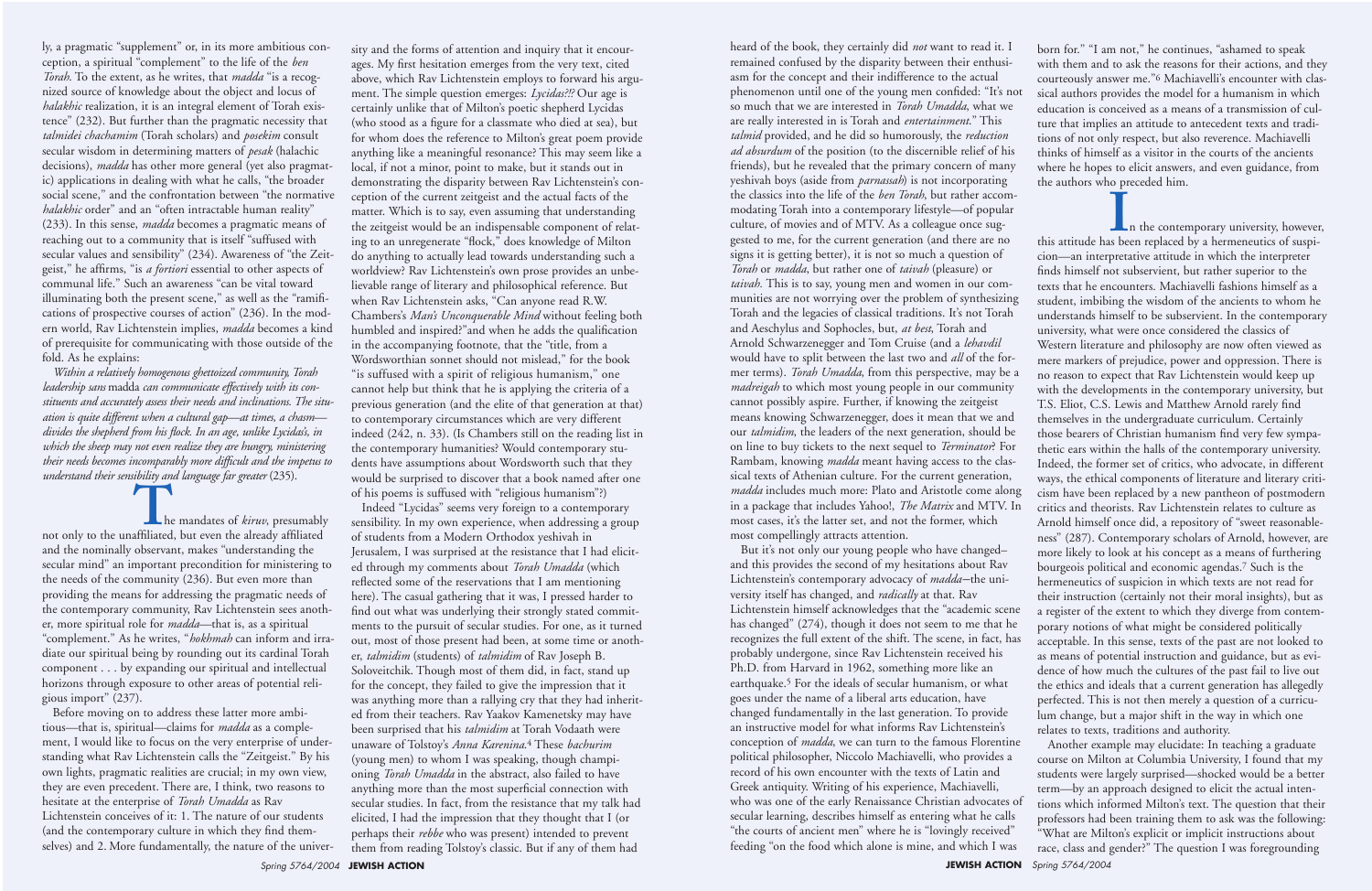(I am not suggesting that the other question should not be asked) was, "What does Milton *mean*?" Even as I write these sentences, I realize that some colleagues of mine within the academy would be frustrated—even dismayed— by my conception of intention, for the French poststructuralist critic, Roland Barthes, already proclaimed many years ago, "the death of the author."8 Rav Lichtenstein's works all give the sense—whether he is occupied in Torah or *madda*—of a profound engagement with the texts he encounters. In the postmodern academy, the very attitude—call it that of the secular humanist or that of the classicist—has been deemed outmoded, and replaced: The hermeneutics of suspicion reigns. One cannot help but point out the irony that a postmodern multiculturalism, ostensibly representing a commitment to cultural difference, entails nothing like a real openness to different cultures. Rather than actually being receptive to the voice of different cultures, some of the advocates of multiculturalism simply repeat their critical *mantras*—gender, race and class—imposing their own values on texts which they never really encounter. A pedagogy that pretends engagement with difference and with other cultures is narcissistically enclosed and *disengaged*.

Having said all of this against the hermeneutics of suspicion, there may be pitfalls awaiting those who remain committed to *madda* in the current generation, for even the older values of the secular humanist may have their dangers. To be sure, we can find much to value, for example, in relating to Milton's prose (Rav Lichtenstein and I, again, as a matter of historical accident, have common reference points). We may read with approval the passage which Rav Lichtenstein cites from *Of Education*:

*The end then of learning is to repair the ruins of our first parents by regaining to know God aright, and out of that knowledge to love him, to imitate him, to be like him, as we may the nearest, by possessing our souls of true virtue, which, being united to the heavenly grace of faith, makes up the highest perfection* (cited on 250).

Or, we may take solace in Milton's description of Samson's blindness, as Rav Lichtenstein himself did when his father lost his sight, as he so movingly records (254). Yet there are other extraordinary passages in Milton as well. Not only, as my students at Bar-Ilan would attest, those which emphasize Milton's religious humanism, or his capacities for human empathy. Reading *Paradise Lost*, for example, requires focusing attention not only on the humanistic or human elements of his poem, but upon his profound Christian commitment as well. As a result, any reading of *Paradise Lost* that would account for the author's intention in writing such a poem has to take into account Milton's continued Christocentric references, and a version of salvation history that is radically antithetical to normative Jewish accounts. The very first lines of the poem affirm that the "ruin of our first parents" will be overcome, finally not only through learning (as per the passage above from *Of Education*), but through the agency of "one greater man." Miltonic typology—the literary means of assimilating

Judaism under the rubric of Christian figures and Christian history—recurs as a poetic strategy throughout the poem. By the end of a semester-long course on Milton's work, one of my more religious students confessed to feeling almost suffocated by the necessity of inhabiting a Christian perspective as a means of coming to terms with and understanding the epic voice of Milton's poem.

Of course, Rav Lichtenstein writes throughout his work of the necessity of evaluating literature from a definite moral and theological standpoint, and further that religious readers "should scrutinize their reading," especially those "works of imagination" that have "their own explicit ethical and theological standards" (285). For a university instructor, incorporating such a strategy would entail affirming students' sense of the dissonance between their own beliefs and that of the texts which they encounter. The university, as it is currently conceived, even a religious university, does not always allow students, within the structure of a classroom, to foreground their own "moral and theological" perspectives. Indeed, Rav Lichtenstein may have an over-optimistic sense of both the pedagogy of the contemporary university (even the religious ones) and the attitude—one could say fortitude—of contemporary students. Though potential students may be encouraged by their *rebbeim*, teachers and families to cultivate an ethics of reading, the culture of the university has its own agenda, which carries its own momentum.9 Even if a student were to begin his studies with such an outlook, it would be difficult, except for the most gifted, to maintain it. The modern university, informed by nineteenth-century models of social science and comparative literature, encourages an approach that advocates not so much engagement, but rather *disengagement*. Thus, where I may be fully in agreement with Rav Lichtenstein's assertion that the *madda* of historical science could lead to the understanding of how the "epiphanous Shekhinah" has "forged special ties with His people," I remain highly skeptical about whether such a pursuit occurs in university history departments (240). Disengagement, whether in the more radical form of post-modernism alluded to earlier or in a more neutral stance of so-called objectivity, remains the standard, if not the norm.

**M**<sub>y</sub> experience in the university<br>certainly confirms Rav Lichtenstein's fears. Two representative examples: A religious student informed me that her studies of the Oral Tradition were informed by the principle that she had learned that one cannot understand the utterances of *Chazal* without knowing their contexts. Yet she became so enamored of the historical contextualization of the utterances of *Chazal* that she embraced the disciplines of objectifying historiography, and found herself outside of, and unaddressed by, the tradition which she had once counted herself a part. A graduate student from an American university wrote me that after having immersed himself in Jewish philosophy in yeshivah, he decided to pursue his research in an academic framework. In the process of that research, in the context of a university philosophy department, however, he would find himself questioning the foundations of what he called "Orthodoxy." For him, like the student who contextualized the Oral Law in an academic context, embracing the perspective and standards of academic disciplines led to finding himself no longer addressed by the tradition, but looking at it, analyzing it from outside. In this sense, the perspective implicit in the contemporary university may serve the regrettable function of turning the *learning* of Torah into its mere *study*. Even when Torah is not on the curriculum, the perspective implicit in academic study can have its impact. For the contemporary university—with its "votaries of objectivity" (the phrase is Rav Lichtenstein's and not my own)—objectifies all traditions, including, inevitably, the tradition from Sinai (287).12 Further, it's not only the loss of "passion," as Rav Lichtenstein puts it, but the loss of the forms of attention necessary to be addressed by Sinai. One might claim (as a pre-university yeshivah student argued once in his response to some of the arguments formalized here) that the university represents values so foreign to those of Judaism that it should therefore be easy to both identify those values and to resist their influence. But one fails to understand the power of the culture of the university (and probably culture in general) by assuming that the resilience and independence of mind which a young person evidences outside of the context of university studies can be maintained within it. Indeed, the university, probably more than any other contemporary institution, gives the lie to the conception that the culture of liberalism is somehow *neutral*.

Rav Lichtenstein emphatically and repeatedly asserts throughout his essay that *Torah Umadda* can only be pursued when "it is placed in proper perspective—as subsidiary if not subservient to Torah," and that "the primacy of Torah is axiomatic" (272). Yet such an anchoring in Torah, at least in my own experience, seems more and more difficult to attain, certainly to sustain, within the context of the university. For the very strategies that are required to spend a semester reading Milton—that is, a degree of disengagement or willingness to compare different traditions—make it difficult to maintain a perspective in which Torah is axiomatic. For only those steeped in Torah can withstand what the literary critic William Empson called "the gang of comparative anthropologists" who come to claim the equal-

**The "***kol Torah*" from Sinai, as the *mishnah* in *Avot* recounts (6:2), may always be, as it were, broadcasting. The fact that there are so many other frequencies on the band makes tuning into Sinai all the more problematic. But it's not just the question of the interference of

ity of various philosophical and theological traditions.10 Although early in the essay, Rav Lichtenstein argues that knowledge of "different traditions can frequently enhance our understanding of Torah positions," he also does acknowledge that "the very act of comparison often jades a sense of uniqueness," leading a "relativistic pluralism" to rear its head.11 Comparative studies, he continues, without the requisite sense of the singularity of Torah, "can be both doctrinally and experientially unsettling" (230, 277-78).

Rav Lichtenstein may be, like his mentor, Rav Soloveitchik, a halachic man par excellence, allowing him to practice *Torah Umadda* as a synthesis. Yet, I would argue, the "votaries of objectivity" provide a more threatening opposition to Torah observance than Rav Lichtenstein himself acknowledges. If not only the goal of our tradition, but the prerequisite of it, is hearing the voice from Sinai, then the immersion in *madda* may jeopardize such a relationship by privileging a whole different form of engagement—or rather a form of scholarship based upon disengagement. The appeal of "system" which Rav Lichtenstein finds lacking in the worldview of *Chazal* may be—though assuredly not for him—an appeal for a philosophical system that leads not into the Torah, but rather *outside* of it (229-230). Indeed, Rav Soloveitchik would associate the philosophical perspective with what he calls "the *passive* man of fate," who, in contrast to the *ish halachah*, pursues philosophical speculation instead of a life of active engagement.13

For Rav Lichtenstein, engagement is the given; the risks of *Torah Umadda* a matter of "detail"; and the problems associated with the pursuit of *madda* more than likely "innocuous" (265).14 I would suggest, however, that what Rav Lichtenstein himself considers to be the basic starting point of *madda*, an unqualified commitment to Torah, remains in today's world a position that can only be acquired and maintained—with an extraordinary vigilance—and not in one, but in every sector of the observant world. That is to say, I do not demur from Rav Lichtenstein's evaluation of the intrinsic value of the classics of the Western tradition, but rather the role of the classics—given the institutional frameworks currently available in the life of the *ben Torah*. This is not, however, meant to legitimize the perspective of those opponents of *Torah Umadda* who, as Rav Lichtenstein describes them, "think it is perfectly legitimate to labor long and engrossing hours in order to eat lamb chops, drive a Volvo, or vacation in St. Moritz, but illicit to devote those hours instead to exploring, with Plato or Goethe, vistas of thought and experience" (270). Indeed, I share Rav Lichtenstein's disdain for the expedient cynicism that such a perspective entails. Yet we might be wary not only of the expedient rejectionism of *Torah Umadda*, but also its expedient advocacy, where the banner of *Torah Umadda* comes to camouflage concerns about *parnassah*, or, less nobly, concerns about acceptance within a general culture that fashions itself as enlightened and progressive. Such banner wavers (I am certainly not counting Rav Lichtenstein among them) may also be guilty of obfuscation, and as a result, willfully blind themselves to some of the pragmatic difficulties that *Torah Umadda* entails.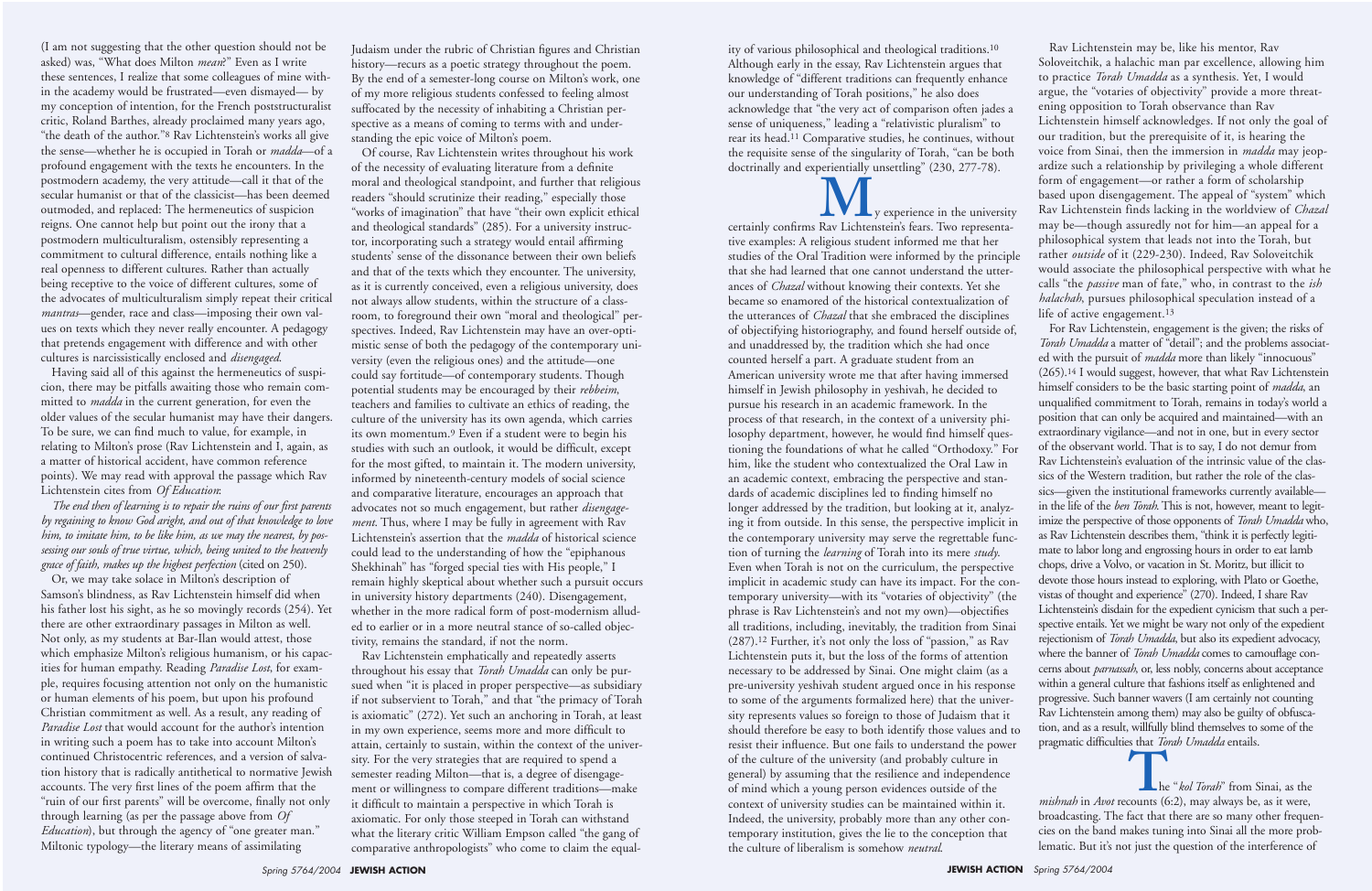other frequencies, whether it be other literary and philosophical traditions, or more likely, in today's world, a contemporary culture of entertainment. That is to say, it's not only the matter of negotiating a quantity of different influences, but mastering and maintaining a qualitative attitude of engagement—of receptivity and openness to the voice of Torah. Internalizing the importance of the precedent commitment of Torah, embodied by *Klal Yisrael* at *Har Sinai* with the affirmation of *na'aseh venishma,* may be, in the current generation, an act of unprecedented—and indeed underestimated—difficulty. *Torah Umadda* may be an ideal, even as Rav Lichtenstein views it, requiring a balance between different realms, too difficult for the current generation to sustain.15

In the 1950s and early 1960s, Torah found itself, in America, at home in a culture that was hospitable to the ideals of religious humanism; the problem of synthesis may have been a genuine *avodah* for that generation. The chore of the current generation—in a very different climate—may require not synthesis, but rather simply maintaining the forms of attention required to receive and transmit the Torah. Heschel, in the perspective embodied in the piece I cited at the outset, rejects the words of Goethe and the pagan perspective they entailed, choosing instead a relation to Torah and "the word of God." The question for the current generation is which of the many, many voices now broadcasting will come in most clearly? When the younger generation tunes in—if it does so at all—will it be to Torah?16

#### **Notes**

1. *Man's Quest for God: Studies in Prayer and Symbolism* (New York, 1954), 96.

2. Aharon Lichtenstein, "Torah and General Culture: Confluence and Conflict" *Judaism's Encounter with Other Cultures*, ed. Jacob J. Schacter (New Jersey, 1997), 220-292 (further references to this article are cited internally). For further discussions of *Torah Umadda*, see the sources cited by Rav Lichtenstein, p. 220-21, note 10 and p. 224, note 8 and in the same volume: Gerald Blidstein, "Rabbinic Judaism and General Culture: Normative Discussion and Attitudes"; David Berger, "Judaism and General Culture in Medieval and Early Modern Times," 57-140 and Shnayer Z. Leiman, "Rabbinic Openness to General Culture in the Early Modern Period in Western and Central Europe," 143-216. See also Yehudah Levi, *Torah Study* (Jerusalem, 2002), esp. pp. 237-274, as well as Rav Lichtenstein's "Tovah Chachmah Am Nachalah," *Mamlechet Kohanim Vegoy Kadosh* (Jerusalem, 1989), 25-42, and his collection of essays *Leaves of Faith* (New Jersey, 2003).

3. Given that the arguments here are informed, primarily, by my own experiences in the university, I limit the discussion here to *madda* conceived as the humanities—that is the classical literary and philosophical texts of the Western tradition. Rav Lichtenstein himself documents the dispute among *posekim* about whether *madda* itself includes only the sciences or the humanities as well. It should be mentioned that Rav Lichtenstein provides an extremely compelling argument for the more inclusive version of the principle (220, note 1, 230, 236-250). This is to emphasize that my reluctance to advocate *Torah Umadda* emerges not out of a sense of the intrinsic deficiency of *madda*, but rather out of the

social and educational contexts in which *madda* is disseminated.

4. Rabbi Nathan Kamenetsky, *The Making of a Godol* (Jerusalem, 2002), I i, p. 280.

5. Rav Lichtenstein did not, as some suggest, write his doctoral dissertation on Milton, but on his later contemporary, the philosopher Henry More. Rav Lichtenstein's classic *Henry More: The Rational Theology of a Cambridge Platonist* (Cambridge, 1962) remains the authoritative text on the subject.

6. From a letter from Machiavelli to Francesco Vettori dated 10 December 1513 and anthologized in Maynard Mack, ed., *The Norton Anthology of World Masterpieces* (New York, 1973), 1235.

7. For such a perspective, see Terry Eagleton, *The Ideology of the Aesthetic* (Oxford, 1991), 60 and 62.

8. See Roland Barthes, "The Death of the Author," *The Book History Reader,* eds. David Finkelstein and Alistair McCleery (London, 2002), 221-224; see also in the same volume Michel Foucault, "What is an Author?," 225-230.

9. For Rav Lichtenstein's own caveats about the study of *madda*, and the precautions and prerequisites necessary for such a course of study, see his *Tovah Chachmah*, 37-39.

> **D**<br>**E**r. Kolbrener's critique of my essay<br>is unquestionably framed within the language and context of what Coventry Patmore denominated "the traditions of civility." It is learned, urbane, deferential, cogently argued and suffused with sensitivity, intelligence and commitment. If I must tilt swords with an ideological adversary, may it be with the likes of this *ben Torah* ensconced in the halls of academia.

10. William Empson, *Some Versions of Pastoral* (London, 1935), 179. 11. Despite the advocacy of *madda* throughout his essay, there are qualifications throughout: "Admittedly," he writes, "it is conceivable that even with the best safeguards, the encounter with *madda* may lead some astray. Given mass exposure," he continues, "it is likely that not all will be able to sustain the tensile balance between respective realms. This, in turn, raises the obvious question as to whether the pursuit of general culture can be justified, regardless how worthwhile." "By the same token," he continues, "if we are told that *madda*'s overall enrichment of our collective spiritual life was conditional upon the apostasy of specific individuals, we would certainly forgo its contribution. We should then assert with C.S. Lewis that the salvation of a single soul is more important than the production or preservation of all the epics and tragedies in the world. At the statistical plane, however, even if one recognizes sadly, that caveats notwithstanding, some will probably lapse, the advocacy of *Torah Umadda* can very well still be sustained, depending, of course, on the overall balance of benefit and loss" (286). The extent of the qualifications seems, in some sense, to overwhelm the force of Rav Lichtenstein's own conclusions.

12. Rav Lichtenstein refers to this phenomenon in *Tovah Chachmah* as *"tzilot vekarirot akademit"*—"cold academic clarity" (37).

13. See Joseph B. Soloveitchik, "*Kol Dodi Dofek*: It is the Voice of My Beloved that Knocketh," *Theological and Halakhic Reflections on the Holocaust*, Bernhard H. Rosenberg, ed. (New Jersey, 1992), 51. For the argument that *The Halakhic Mind* seeks to undermine attitudes of disengagement associated with perspectives in both the sciences and humanities, see my "Towards a Genuine Jewish Philosophy: *Halakhic Mind*'s New Philosophy of Religion," *Tradition* 30 (1996).

14. Rav Lichtenstein adds that many of the daughters of *gedolim* of the previous generation went to university, apparently with the approval of their fathers. They were not, he adds, "heedless of the moral and religious damages attendant upon exposure to secular culture"; nevertheless, he writes, "they evidently felt they could be overcome" (274). One wonders, however, if such *gedolim* would advocate such a course—given the current configurations of the university.

15. There may be, of course, exceptions to the rule. As

Rav Lichtenstein himself acknowledges (though I think with unnecessary understatement) Rambam is a "special case," and one can in no way extrapolate success for the ideal on the basis of Rambam's own commitments. The problem, in my view, is not necessarily with individual cases, but with a culture that seems to advocate *Torah Umadda* as an ideal. (Indeed in *Tovah Chachmah¸* Rav Lichtenstein suggests that "great souls" are not in need of the "complement" of *chachmah*, but that "most of us" need to avail ourselves of secular wisdom as a means of fully appreciating Torah [33]). Further, even the question of individuals may be simpler to address in theory than in actual practice. Rav Lichtenstein writes of the necessity of establishing a "functional relation

between the depth of one's Torah roots and the range of his cultural branches." The "linkage between the twin variables of Torah stature and cultural exposure," he continues, "is obvious: the more sensitive and problematic the material, the greater the caution and selectivity with which it is to be approached" (282). Yet the pragmatic measure of curricular material, and the actual exercise of principles of "selectivity," from my perspective, may not be so easily conducted within the framework of the university.

16. I am grateful to the following for their responses to early drafts of this piece: Rabbis Emanuel Feldman, Yosef Kamenetsky, Dovid Foster, Mendel Horowitz and Professor Michael Kramer. The perspective represented here, however, does not necessarily reflect their views.

## **TO SHARPEN TO SHARPEN UNDERSTANDING UNDERSTANDING** By Aharon Lichtenstein

But, must we, and do we, indeed tilt? Dr. Kolbrener appears to have combed my essay quite thoroughly, as he quotes chapter and verse from it, frequently and precisely. For some reason, however, its introductory paragraphs appear to have escaped his scrutiny. Inasmuch, however, as I regard their content as essential to an evaluation of Dr. Kolbrener's rejoinder—which, in principle, they anticipated—I take the liberty of citing them here:

*The question of Torah and general culture bears a dual aspect. Its core is clearly ideological. The relation, respectively, of reason and revelation, the optional and the normative, the temporal and the transcendental, secularity and sacrality, diversity*

*Rav Lichtenstein is* rosh hayeshivah *of Yeshivat Har Etzion in Israel.* 

*and uniformity, and, above all, of man and his Creator—these are obviously the primary components. Philosophy and theology aside, however, we are confronted by a second, no less important, element—practical, and particularly educational, in nature. How well, if at all, can Torah and secular wisdom meld within a single personality or institution; the promise and*

*risks—the cost-benefit ratio, if you will—of any projected synthesis; determination of priorities and the appointment of energies; the psychological and sociological impact of differing relations to ambient general culture—these are all issues which need to be candidly confronted by the philosophic devotees of symbiotic integration no less than by its detractors.*

*These two aspects are clearly related and yet, they are both*

*Humanistic culture can be of value in molding spiritual personality and moral identity.*